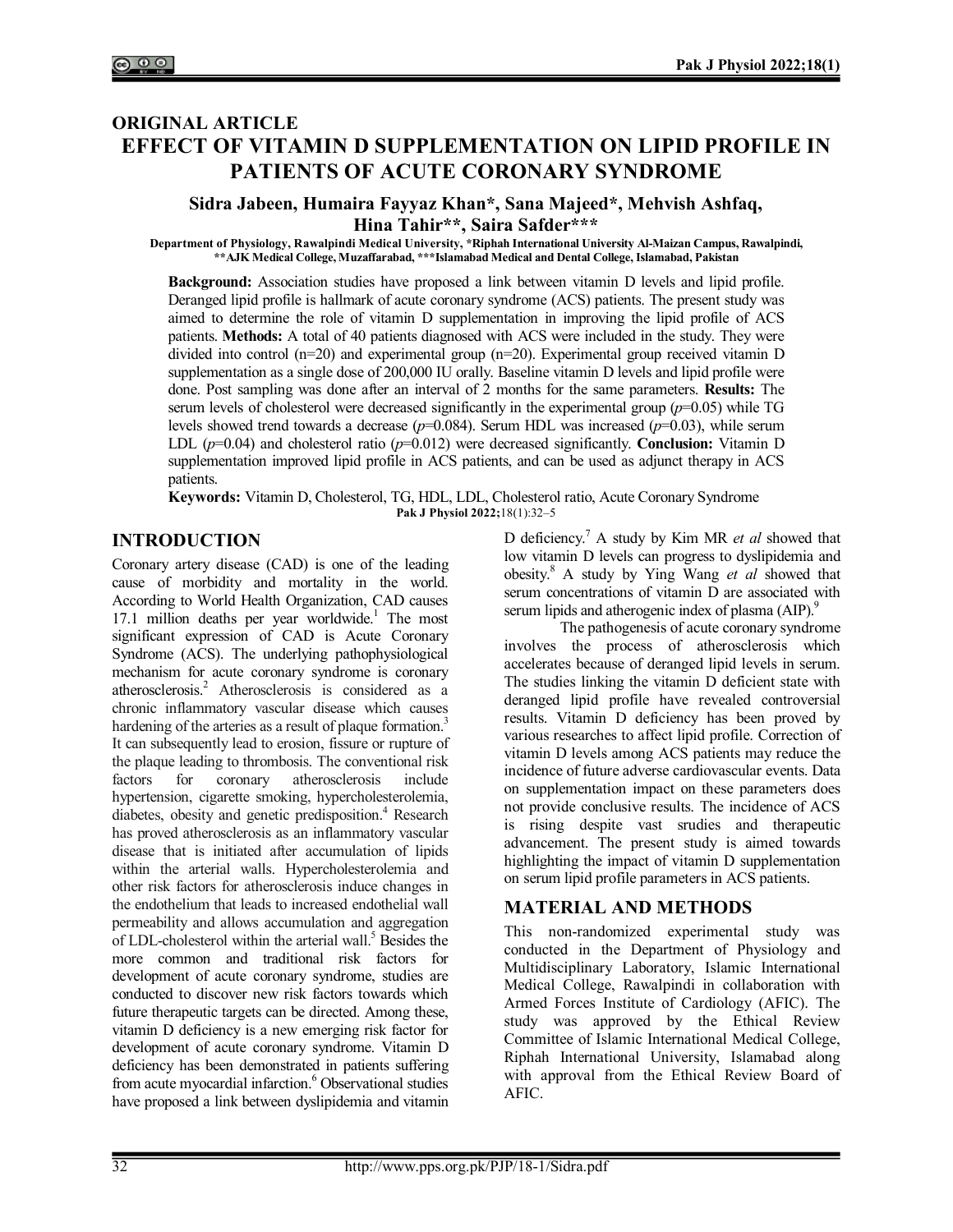All patients were recruited from AFIC. They were approached from PCI units, wards, and CCU of the respective hospital. Informed written consent was obtained from patients who were willing to participate in the study. Complete history was recorded including complete personal profile along with present history of presenting complaints, history of the percutaneous coronary intervention procedure, past history, family history, assessments of risk factors for myocardial infarction and vitamin D deficiency. General physical examination was done including blood pressure, pulse rate, temperature and respiratory rate.

A total of 50 patients were interviewed for the study out of which 40 consented for the study. All these patients were diagnosed with ACS and had undergone percutaneous coronary intervention procedure. All patients below 70 years of age, not on any vitamin supplementation for the last 6 months and not having any renal impairment were included in the study. These patients were divided into control group (n=20) and experimental group (n=20).

Overnight fasting blood samples were taken from cubital fossa, and 4 ml blood was withdrawn using aseptic techniques. Samples were collected in serum vials with proper numbering and precautions keeping it upright and storage under cool temperature. Samples were centrifuged at 1,500 rpm for 5 minutes. The supernatant serum was collected through micropipettes in ependorf tubes with proper numbering on caps and were kept at -80 °C till analysis.

The experimental group (n=20) received vitamin D as single oral dose of 200,000 IU. Nothing was administered to the control group. The patients were reassessed on their follow up visits. After 4 months blood sampling was performed for same parameters. Pre and post sampling was done for serum lipid profile including total cholesterol, TG, HDL, LDL and TC/HDL ratio. The parameters including total cholesterol, TG, HDL were analysed in the laboratory using Microlab 300 analyser (ELITech Group). The concentration of LDL was determined by using a formula:

**LDL= Total cholesterol-HDL-TG/5**

The cholesterol ratio was calculated by dividing total cholesterol and HDL levels of the patients.

## **Cholesterol ratio= Total cholesterol/ HDL**<sup>10</sup>

Statistical analysis of the data was done on SPSS-21. Results of data were expressed as Mean±SD and percentages. Independent sample *t*-test was used to compare effect of vitamin D intervention between control group and intervention group, and *p*≤0.05 was considered statistically significant.

# **RESULTS**

The baseline characteristics are presented in Table-1 which shows no significant differences between the two groups.

**Table-1: Baseline characteristics of study participants**

|                                | <b>Experimental</b> |                  |       |  |  |  |
|--------------------------------|---------------------|------------------|-------|--|--|--|
|                                | Control group       | group            |       |  |  |  |
| Variable                       | $(n=20)$            | $(n=20)$         | D     |  |  |  |
| Age (Yrs) (Mean±SD)            | 53.70 ± 11.50       | $54.10 \pm 8.03$ | 0.799 |  |  |  |
| Weight $(Kg)$ (Mean $\pm SD$ ) | 79.90±15.57         | 85.50±14.32      | 0.345 |  |  |  |
| <b>Smoking status</b>          |                     |                  |       |  |  |  |
| Smoker                         | $8(40\%)$           | 12 (60%)         | 0.224 |  |  |  |
| Non-smoker                     | 12 (60%)            | $8(40\%)$        |       |  |  |  |
| <b>Diabetes</b>                |                     |                  |       |  |  |  |
| <b>Diabetic</b>                | 7(35%)              | 7(35%)           |       |  |  |  |
| Non-diabetic                   | 13 (65%)            | 13 (65%)         | 1.000 |  |  |  |
| <b>Hypertension</b>            |                     |                  |       |  |  |  |
| <b>Hypertensive</b>            | 9(45%)              | 11 (55%)         | 0.602 |  |  |  |
| <b>Normotensive</b>            | 11 (55%)            | 9(45%)           |       |  |  |  |
| <b>Family history</b>          |                     |                  |       |  |  |  |
| <b>Positive</b>                | 14 (70%)            | 13 (65%)         | 1.000 |  |  |  |
| <b>Negative</b>                | $6(30\%)$           | 7(35%)           |       |  |  |  |

In the control group the serum vitamin D levels were decreased significantly from 16.10±5.90 ng/dl to 10.20±3.99 ng/dl. In the experimental group, the serum vitamin D levels were increased significantly from 18.27±8.98 ng/dl to 30.74±18.40 ng/dl. The total cholesterol levels were increased in the post group from 163.65±52.9 mg/dl to 177.88±48.6 mg/dl. The experimental group showed a trend towards decrease from mean value of 214.95±60.61 mg/dl to a value of 174.05±44.75 mg/dl. The independent *t*-test comparing the effect of intervention among the post values of both the groups showed  $p=0.05$  which was statistically significant. The mean serum TG levels in the control group was increased from 152.9±74.76 mg/dl to 157.75±67.07 mg/dl. The mean value in the experimental group showed a trend towards decease from mean value of 124.6±55.73 mg/dl to mean value of 94.6±54.34 mg/dl. The independent *t*-test comparing the post values of both groups showed insignificant results  $(p=0.084)$ . The mean values of HDL changed from  $37.95\pm20.6$  mg/dl in the control group to the mean of 40.95±26.3 mg/dl. In the experimental group the mean value was increased to 66.6±21.25 mg/dl from mean value of 49.45±16.73 mg/dl. The independent *t*test showed significant results (*p*=0.03). The mean of pre-control group for LDL came out to be 125.12±61.83 mg/dl which was increased to 135.42±55.54 mg/dl in the post-control group. The mean value of the previtamin D group showed a trend towards decrease from 144.5±55.71 mg/dl to mean value of 88.53±45.43 mg/dl in the post-vitamin D group. The impact of intervention was compared by independent *t*-test. The two groups showed significant differences (*p=*0.04).

The calculated ratio was 6.06±5.21 in the control group initially which was high. On the other hand, the experimental group showed a pre-mean of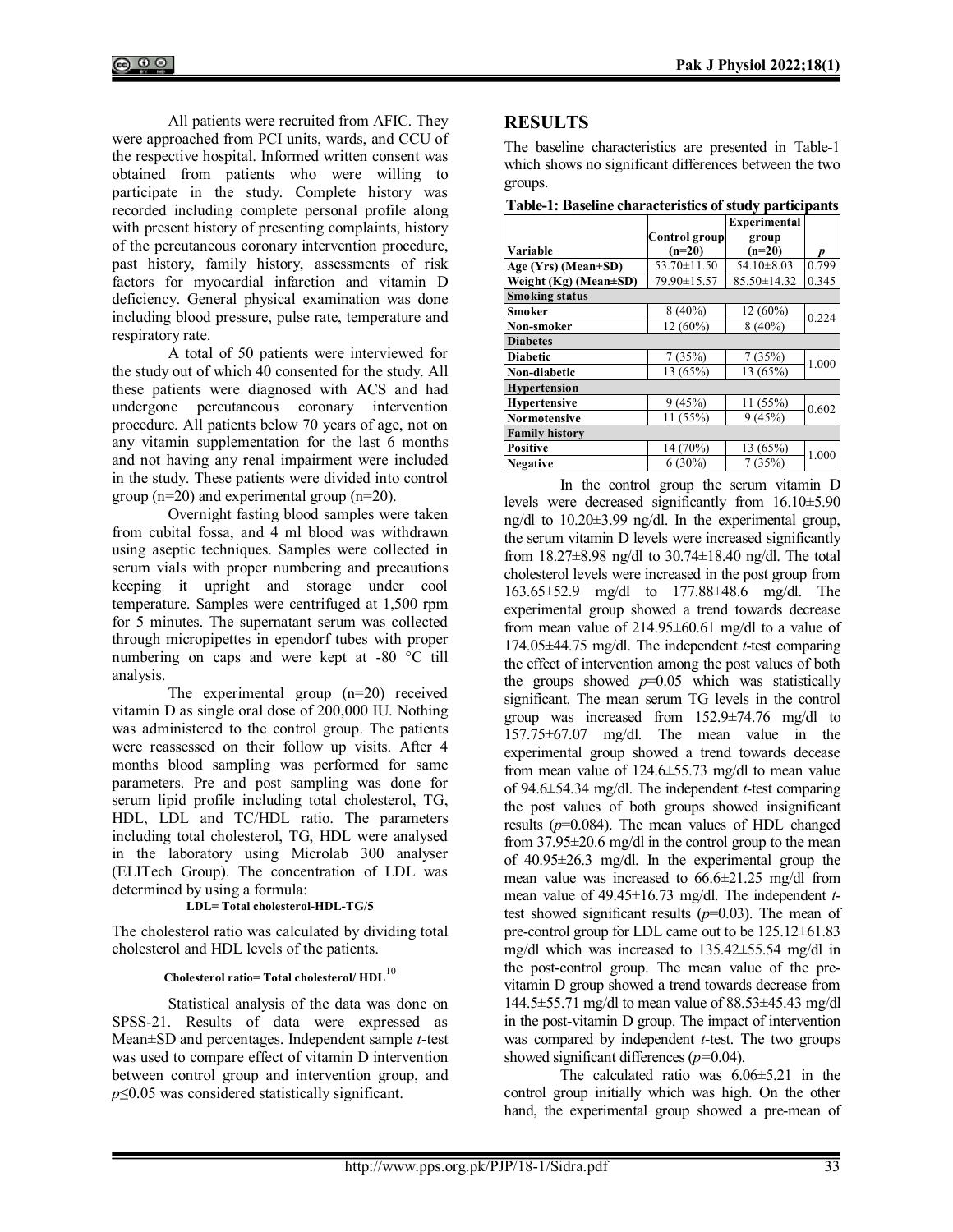| $5.5\pm5.13$ which was also high. In the control group the |  |
|------------------------------------------------------------|--|
| ratio increased to a mean value of $7.02\pm3.2$ while the  |  |

experimental group showed a significant decrease  $(p=0.012)$  with a mean value of 2.91 $\pm$ 2.1. (Table-2).

| Table-2: Serum levels of Vitamin D, Total Cholesterol, TG, HDL, LDL and Cholesterol ratio among control |  |  |  |  |  |
|---------------------------------------------------------------------------------------------------------|--|--|--|--|--|
| and experimental groups                                                                                 |  |  |  |  |  |

|                                    | $\rightarrow$<br>Control group |                  | <b>Experimental group</b> |                   |       |
|------------------------------------|--------------------------------|------------------|---------------------------|-------------------|-------|
| <b>Parameters</b>                  | <b>Pre-levels</b>              | Post-levels      | <b>Pre-levels</b>         | Post levels       |       |
| Vitamin D (ng/ml)                  | $16.10\pm5.9$                  | $10.20 \pm 3.99$ | $18.27 \pm 8.98$          | $30.74 \pm 18.40$ | 0.000 |
| Total Cholesterol (mg/dl)          | $163.65 \pm 52.9$              | 177.88±48.6      | $214.95\pm 60.61$         | 174.05±44.75      | 0.05  |
| $TG$ (mg/dl)                       | 152.9±74.76                    | 157.75 ± 67.07   | $124.6 \pm 55.73$         | $94.6 \pm 54.34$  | 0.084 |
| $HDL$ (mg/dl)                      | $37.95 \pm 20.6$               | $40.95 \pm 26.3$ | $46.45 \pm 16.73$         | $66.6 \pm 21.25$  | 0.03  |
| $LDL$ (mg/dl)                      | $95.12 \pm 61.83$              | 135.42±55.54     | $141.5 \pm 50.71$         | $88.53 \pm 45.43$ | 0.04  |
| <b>Total Cholesterol/HDL ratio</b> | $6.06 \pm 5.21$                | $7.02 \pm 3.2$   | $5.51 \pm 5.13$           | $2.91 \pm 2.1$    | 0.012 |

TG= triglycerides, HDL= high density lipoproteins, LDL= low density lipoproteins

## **DISCUSSION**

The present study has shown improvement in serum lipid profile after supplementation with vitamin D, with the exception of TG. Serum total cholesterol was decreased significantly in the experimental group. This finding is in accordance with a study in which type 2 diabetic patients were treated with a weekly dose of 16,000 IU vitamin D for 8 weeks and this correction significantly decreased total cholesterol levels and also produced a statistically non-significant reduction in LDL and  $TG$ .<sup>11</sup> Our results are in contradiction to some other studies which have reported that correction for deficiency of vitamin D levels may not be able to translate into meaningful alterations in the lipid profiles.<sup>12</sup> The possible explanation for these null results may be that vitamin D levels more than 28–32 ng/ml are needed for extra-skeletal benefit of supplementation.<sup>13</sup>

The randomized control trials presenting impact of vitamin D intervention on serum lipid profile have revealed controversial results.<sup>14,15</sup> These studies are divergent in terms of dose of supplementation used, duration of study, disease state of the body, and increment of vitamin D levels after supplementation. Vitamin D may have direct effects on lipid metabolism or it may affect the lipid profile indirectly. Direct effects according to some studies, involve maintaining adequate levels of apolipoprotein A-I which is an important component of HDL cholesterol. <sup>16</sup> HDL cholesterol has also been positively correlated with vitamin D levels. The indirect effects of vitamin D on lipid metabolism can be attributed to its effects on calcium and phosphate metabolism. Vitamin D can enhance insulin sensitivity and its release affecting lipid metabolism through hormonal regulation.<sup>16</sup>

Vitamin D has been involved in reducing expression of adipocyte uncoupling protein-2 and regulates lipid metabolism by inhibiting lipogenesis and inducing lipolysis. The reduction of proliferation of Thelper cells also reduces generation of important cytokines involved in regulation of fat metabolism.<sup>11</sup>

The present study showed insignificant reductions in levels of TG in experimental group. In some of the previous studies vitamin D supplementation had proved beneficial effects on serum lipid profile parameters including total cholesterol and TG.<sup>14</sup> Vitamin D was able to reduce the serum levels in patients with hypercholesterolemia. The insignificant results of serum triglycerides are similar to study conducted by Ponda MP *et al*<sup>12</sup> which was highly attractive cost-effective approach. These results showed an unfavourable lipid profile with vitamin D deficient state. On improving vitamin D levels non-significant changes in the LDL and TG levels have been reported.<sup>17</sup>

Serum HDL in the present study showed significantly increased level in Experimental Group  $(p=0.03)$ . The intervention of vitamin D was able to raise sufficiently the HDL levels to 66.6 mg/dl. Previous studies have demonstrated a positive association between serum vitamin D levels and HDL in which improved vitamin D levels were linked with sufficient HDL level.<sup>18</sup> HDL-C was also found to be significantly high in vitamin D sufficient group while reduced in vitamin D deficient group in a study performed by Alkhatatbeh *et al*<sup>19</sup>. On the other hand some studies also have revealed controversial results. A randomized control trial by Ponda MP *et al*<sup>20</sup> showed that short term repletion of vitamin D may not be able to improve serum lipid levels including HDL levels.

Serum LDL levels in our study were reduced significantly. In a study performed on children suffering from non-alcoholic fatty liver (NAFL), the association of vitamin D deficiency with LDL was found to be negative and significant.<sup>21</sup> These results are contrary to the results of previous trials which proved an increase in the LDL level on supplementation with vitamin  $D$ .<sup>14,22</sup> Association of vitamin D levels with the serum lipid profile discussed in the observational studies do not show a causal relationship. A study by Kane L *et*  $a^{23}$ has explained that the vitamin D if given along with atorvastatin, a lipid lowering drug, in vitamin D insufficient subjects, can lead to significant reductions of total cholesterol and LDL levels. This might be the case in the present study that patients were on statin drugs, and vitamin D might have augmented the lipid lowering effect.

Serum lipids can be influenced by various factors like diet, and exercise etc. The randomized control trials have revealed controversial results.<sup>14,15</sup> All these were heterogeneous in terms of vitamin D dose